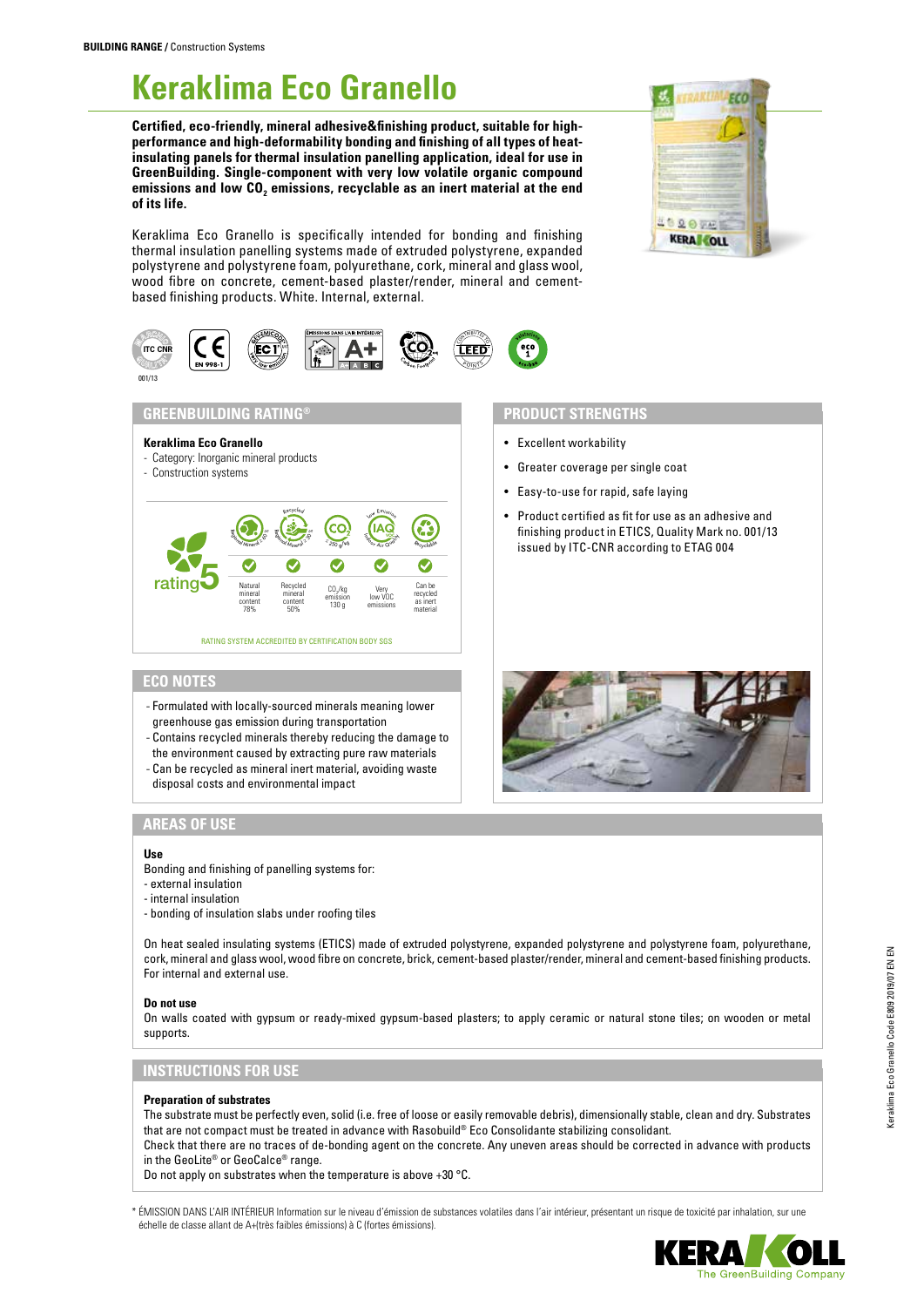# **INSTRUCTIONS FOR USE**

#### **Preparation**

Keraklima Eco Granello is prepared by mixing 25 kg of powder with the amount of water indicated on the bag. The mixture is obtained by pouring water into the clean container and then gradually adding the powder. The mixing process can be performed in a horizontal cement mixer or in a bucket (working manually or with a low-rev, mechanical stirring device) until a smooth and lump-free mortar is obtained.

## **APPLICATION**

**As an adhesive**: according to the irregularity of the substrate, Keraklima Eco Granello can be applied as an external rim with central spots or using a suitable toothed spreader to form a solid bed directly on the panel. The slabs must be pressed firmly onto the support so as to distribute the adhesive as evenly as possible and thus guarantee total adhesion of the slab itself .

Laying and any adjustment of the panels must always be carried out when the adhesive is fresh and just laid: any movement or adjustment of the panels once drying has started may cause the adhesion to be poor or the panels to come loose.

**As a finishing product**: when used as a finishing product on heat sealed panels, a first coat of Keraklima Eco Granello is applied in an even layer using a smooth spreader; a suitable mesh for ETICS use should then be sunk into the layer while it is still wet, pressing it with the spreader. Once the first coat has dried, apply a second coat over the top, covering the mesh completely to create a finished surface which, on drying, can be used to lay high-thickness decorative coverings. On completion, the panels must be protected from rain for at least 48 hours. Keraklima Eco Granello can be applied by spraying using plastering machines.

#### **Cleaning**

Residual traces of Keraklima Eco Granello can be removed from tools with plain water before the product has hardened.

## **SPECIAL NOTES**

When laying insulating panels, always follow the indications provided by the manufacturer of the panels themselves. Laying on gypsum: on walls coated with gypsum, scagliola or ready-to-use gypsum-based plasters/renders the substrate must be treated with Rasobuild® Eco Consolidante before applying Keraklima Eco Granello.

## **ABSTRACT**

*Application and finishing of the thermal insulation panels, with insertion of alkali-resistant, glass fibre mesh for ETICS use by Kerakoll Spa between the two layers, is to be carried out on a substrate that is even, solid, clean and dry. The panels must first be bonded and then surface finished using single-component, eco-friendly mineral adhesive&finishing product suitable for the high-performance and high-deformability bonding and finishing of all types of heat-insulating panels for ETICS use, GreenBuilding Rating® 5, such as Keraklima Eco Granello by Kerakoll Spa, specific for the creation of panelling insulation systems. Coverage will be ≈ 3 - 5 kg/m<sup>2</sup> for bonding and ≈ 1.6 kg/m2 for the finishing coat per mm of thickness*

## **TECHNICAL DATA COMPLIANT WITH KERAKOLL QUALITY STANDARD**

| Appearance                                                                                                                | White pre-mixed                                                  |            |
|---------------------------------------------------------------------------------------------------------------------------|------------------------------------------------------------------|------------|
| Apparent density of dry, hardened product                                                                                 | 1480 kg/m <sup>3</sup>                                           | EN 1015-10 |
| Mineralogical nature of inert material                                                                                    | silicate - crystalline carbonate                                 |            |
| Grading                                                                                                                   | $\approx 0-1400$ µm                                              |            |
| Ash content at 450 °C                                                                                                     | 97,2%                                                            | ETAG 004   |
| Ash content at 900 °C                                                                                                     | 61,6%                                                            | ETAG 004   |
| <b>Water retention</b>                                                                                                    | >94%                                                             | ETAG 004   |
| Shelf life                                                                                                                | $\approx$ 12 months in the original packaging in dry environment |            |
| Pack                                                                                                                      | 25 kg bags                                                       |            |
| Mixing water                                                                                                              | $\approx$ 5 $\ell$ / 1 x 25 kg bag                               |            |
| Specific weight of the mixture                                                                                            | $\approx$ 1,68 kg/dm <sup>3</sup>                                |            |
| Pot life                                                                                                                  | $\geq 5$ hrs                                                     |            |
| Temperature range for application                                                                                         | from $+5$ °C to $+30$ °C                                         |            |
| Maximum thickness obtainable as adhesive                                                                                  | $\leq 15$ mm                                                     |            |
| Coverage:                                                                                                                 |                                                                  |            |
| - as an adhesive                                                                                                          | $\approx$ 3 – 5 kg/m <sup>2</sup>                                |            |
| - as a finishing coat                                                                                                     | $\approx$ 1.6 kg/m <sup>2</sup> per mm of thickness              |            |
| Values taken at +23 °C, 50% R.H. and no ventilation. Data may vary depending on specific conditions at the building site. |                                                                  |            |